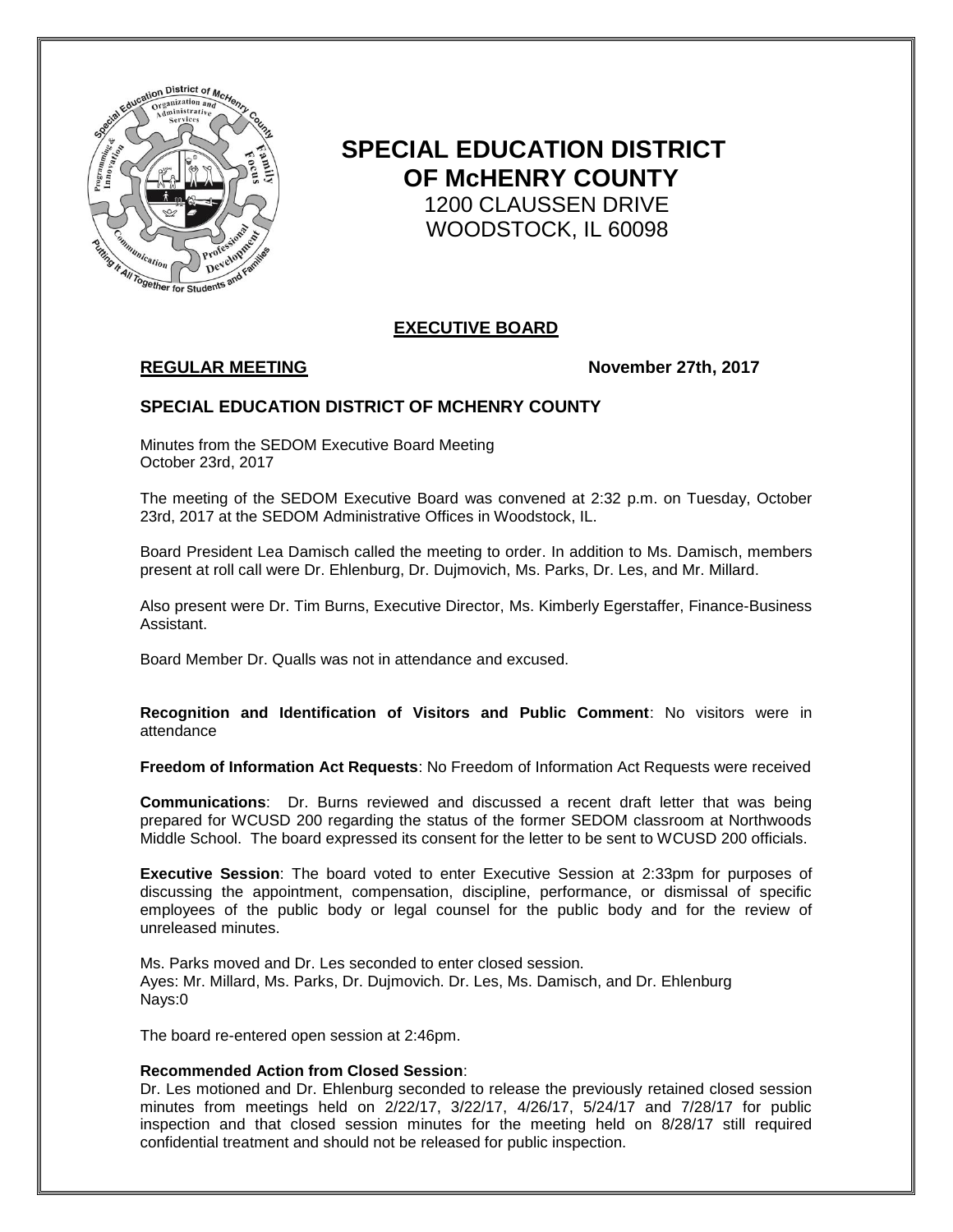Dr. Les moved. And Dr. Ehlenburg seconded. Ayes: Mr. Millard, Ms. Parks, Dr. Dujmovich, Dr. Les, Ms. Damisch, and Dr. Ehlenburg Nayes:0

### **Committee of the Whole**:

Dr. Burns discussed the recent Committee of the Whole meeting held at 1:30pm on 10-25-17.

Dr. Burns gave an update on the Knaack and Student Assistance Fund Processes and revisions made to the applications. Board members discussed their consensus that funding allotments shall not exceed 200.00 total per funding requests that are accepted by the team and that the requests rewarded should be representative of the cooperative so that no one district monopolizes the funding.

Dr. Burns discussed the recent completion of the AFR and its required publication and submission.

Dr. Burns updated the board on professional development opportunities with the KIDSROE.

Dr. Burns presented a framework for dialogue with the districts that will be continuing with SEDOM beyond July  $1<sup>st</sup>$  2018. The board discussed and amended the framework to district teams of 3-4 individuals including the Superintendent and Director of Special Education and two other members to be chosen from staff members including but not limited to: building level administrators, CSBO, Directors of Curriculum, teacher leaders. The board agreed that Dr. Burns should facilitate this discussion as opposed to searching for an outside facilitator.

Dr. Burns discussed potential increases to SEDOM's anticipated revenue based upon the new Evidenced Based Financial Model. The Board expressed its desire that no additional changes be made to this year's expenditures due to uncertainty of funding.

### **Recommended Action from Committee of the Whole**: None

#### **Consent Agenda:**

Ms. Parks moved Ms. Dr. Dujmovich seconded to approve the consent agenda items listed below:

Ayes: Mr. Millard, Ms. Parks, Dr. Dujmovich, Dr. Les, Ms. Damisch, and Dr. Ehlenburg Nayes:0

- Approval of the minutes from the 9-25-17, 2017
- September Financial Reports
- October Bills

#### **Executive Director's Report**:

The Executive Director's report included information regarding the following:

- SEDOM Quarterly Related Service Provider Support Meetings
- Review of the recent IAASE Fall Conference
- Recent Meetings of the Northern Illinois Roundtable (NIRT)
- Review of the 10-10-17 McHenry County P.P.S. Directors Meeting
- Conversations with Ms. Ronnie Bazan of the KIDSROE
- Visit to Chesek Elementary School, H158
- Review of 9-25-17 MCMHB meeting with Congressman Randy Hultgren (Ill-14)
- ISBE 10 Year HLLS and member district approval
- Upcoming SEDOM Professional Development Opportunities

#### **Other Business**:

Announcements:

- Dr. Burns indicated that the all meeting documents for the 11-27-17 would be prepared for transmission by Tuesday 11-21-17 due to the Thanksgiving Holiday.
- Dr. Les mentioned that she will not be able to attend the 11-27-17 Executive Board Meeting and was excused.